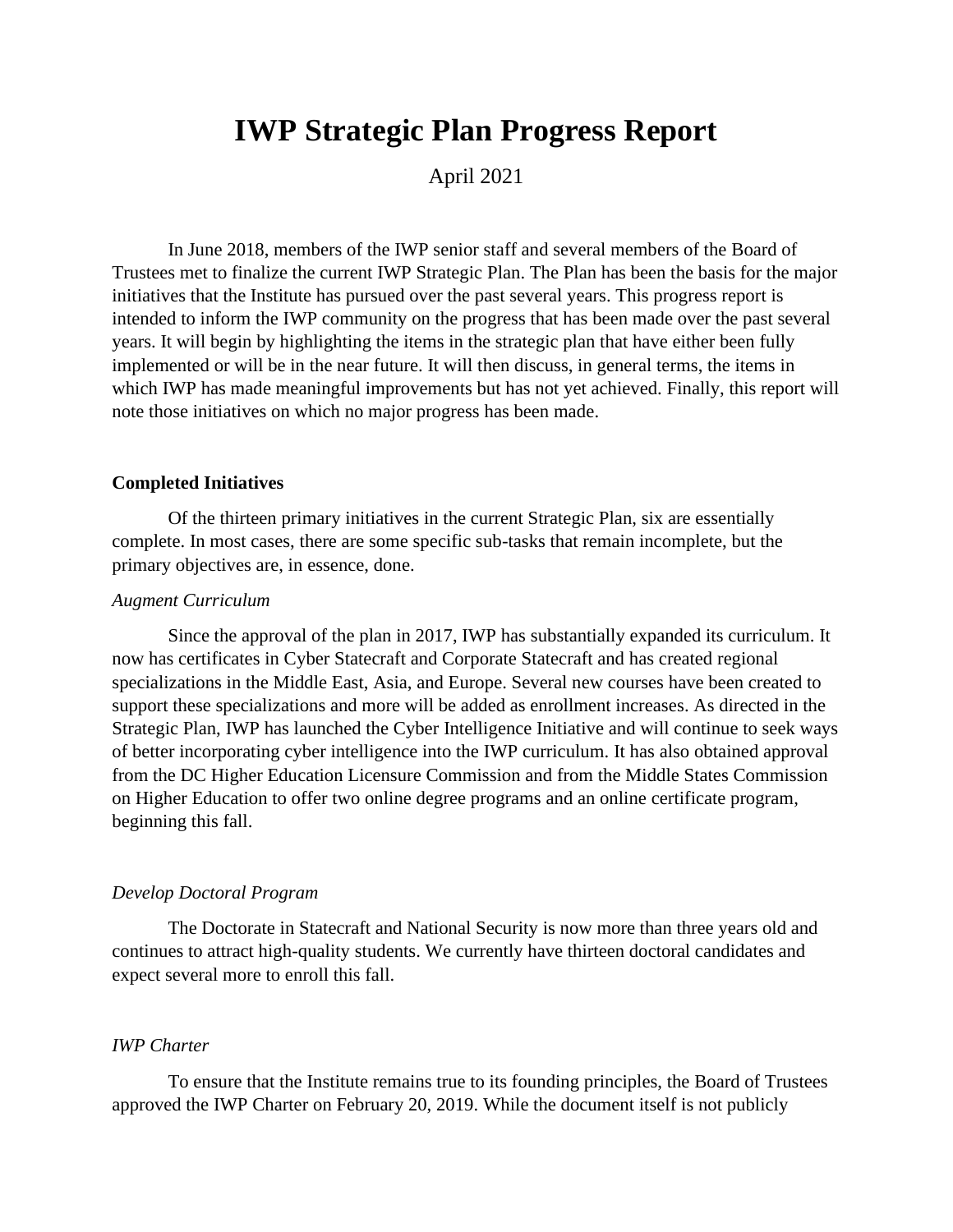available, it does commit the Institute to teaching its students about the realities of the international system, the uses of national power, the stimulation of an informed patriotism, and a moral philosophy that guides moral leadership.

#### *Enhance Marketing and Visibility*

The Institute has understood the need for a more robust public presence for a long time. Recently, the funding became available to launch a sustained and well-organized digital marketing campaign, a campaign which has already yielded results. The Institute has created numerous partnerships with undergraduate institutions as well as federal agencies, most recently launching a fellowship program with the State Department. IWP will continue to pursue relationship with select undergraduate institutions and encourage faculty members to engage more fully with the media and academia. The Institute has also begun planning for a nationwide strategic branding and marketing campaign.

#### *Expand Career Counseling and Placement*

For many years, IWP has had an excellent record of placing our graduates in relevant positions in the U.S. government, non-governmental organizations, and the private sector. Over 94% of the Class of 2019 had obtained jobs in a related field within six months of graduating. The Career Services department has expanded the number and quality of recruiting events and implemented innovating networking opportunities for current students to meet and obtain career advice from IWP graduates.

#### *Enhance Outreach to Alumni*

The Institute is very proud of the success its alumni are having throughout the federal government and the private sector and is committed to remaining in close touch with our graduates. Alumni play an active role in the life of the Institute, most recently creating an Alumni Scholarship. IWP will continue to maintain and strengthen this relationship in the future.

# **Substantial Progress**

While IWP has made serious progress on the five goals discussed in this section, there remain numerous key sub-tasks that have not been achieved.

#### *Increase Enrollment*

Although enrollment at the Institute has increased substantially since the creation of the Strategic Plan, IWP has not reached its enrollment goal. Recent efforts, such as the creation of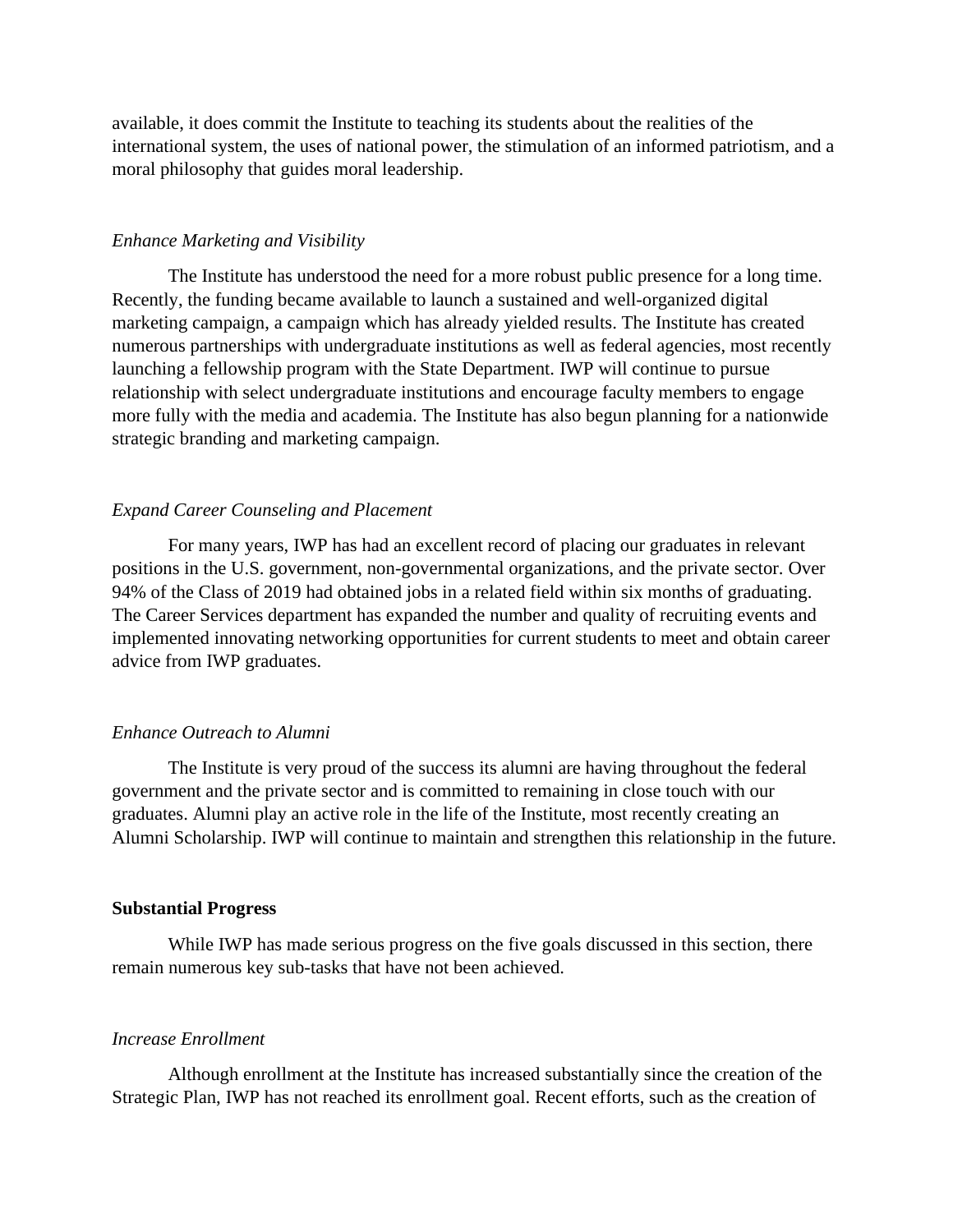the Reston Campus, the expansion in the number of partner institutions, and the pending launch of the online degree programs, will increase enrollment and enable IWP to fund more of its dayto-day operations with tuition revenue. In addition, the Institute anticipates that the recent decline in enrollment resulting from the COVID pandemic will reverse itself once restrictions are lifted.

# *Augment the Faculty*

Since the Fall of 2018, IWP has added ten new members of the adjunct faculty (one of whom returned to the Institute after living out of the area for several years). While, in some cases these individuals replaced previous faculty members, many of these professors are new positions and have created new courses that have greatly strengthened the IWP curriculum. IWP has not, however, achieved the goals it set for itself on the hiring of new full-time faculty.

### *Expand Entrepreneurial Opportunities*

IWP had begun exploring a number of these activities prior to the COVID pandemic, which necessarily halted many of these efforts. The Institute has restarted the Strategic Fellows Program and hopes to hold the first class this summer. While the Institute has attracted paying customers for its ongoing Cyber Intelligence Initiative seminars, it has not yet raised the revenues IWP had hoped for. As pandemic-based restrictions begin to loosen, the Institute intends to pursue more actively additional entrepreneurial opportunities.

# *Enhance Fundraising Efforts*

The Institute has had good success in raising the funds necessary to sustain the institution. In recent years, IWP has created a planned giving program, expanded and strengthened regional Chancellor's Councils, launched the Great Statesmen Scholarship Program, and started an Alumni Scholarship program. Despite these important successes, IWP has not reached its targets for either the expansion of its endowment, the creation of new faculty chairs, or the renovation of the campus. IWP will continue to cultivate relationships with new and existing donors and broaden the members of the IWP community involved in fundraising.

#### *Enhance Campus Facilities*

While the Institute has significantly upgraded its technology infrastructure in the past three years, there remains a need to improve the physical facilities in both the Marlatt Mansion and Bently Hall. Considerable cosmetic improvements to the internal spaces of both buildings have been made while these buildings were closed due to COVID, and IWP is in the process of replacing aged HVAC systems in both buildings. Additional renovations will be made as the funding becomes available.